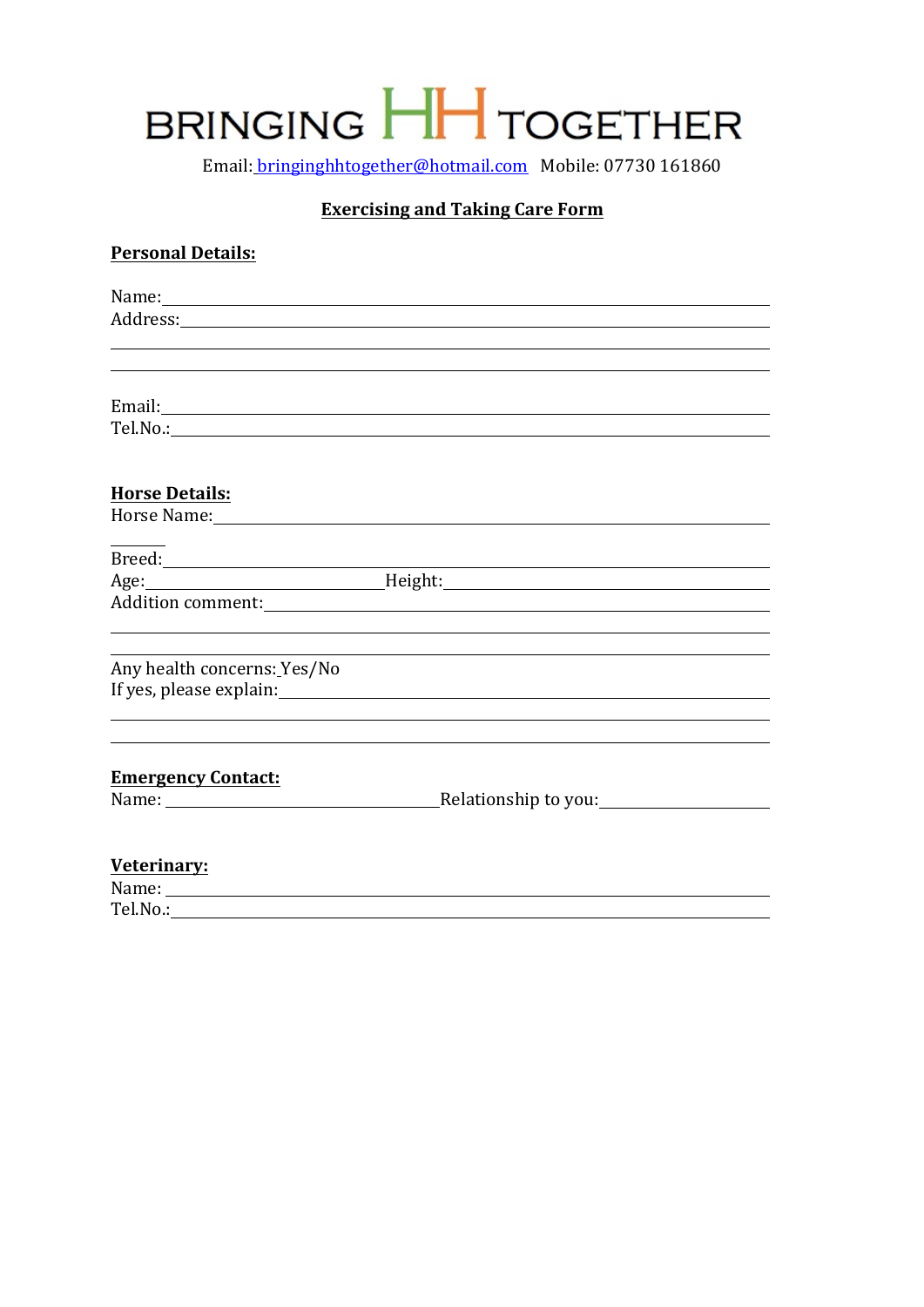| Please state what kind of service you require for your horse? |  |
|---------------------------------------------------------------|--|
|                                                               |  |
|                                                               |  |
|                                                               |  |

What is your horse daily routine - feeding, exercise etc.?\_\_\_\_\_\_\_\_\_\_\_\_\_\_\_\_\_\_\_\_\_\_

**For exercising only:**

Do you have any Natural Horsemanship experience? Yes/No If yes, please elaborate further:

Has your horse had specific training? Yes/No If yes, please explain?

How often is your horse exercised? Once a week Two to three days/week Three to five days/week Six to seven days/week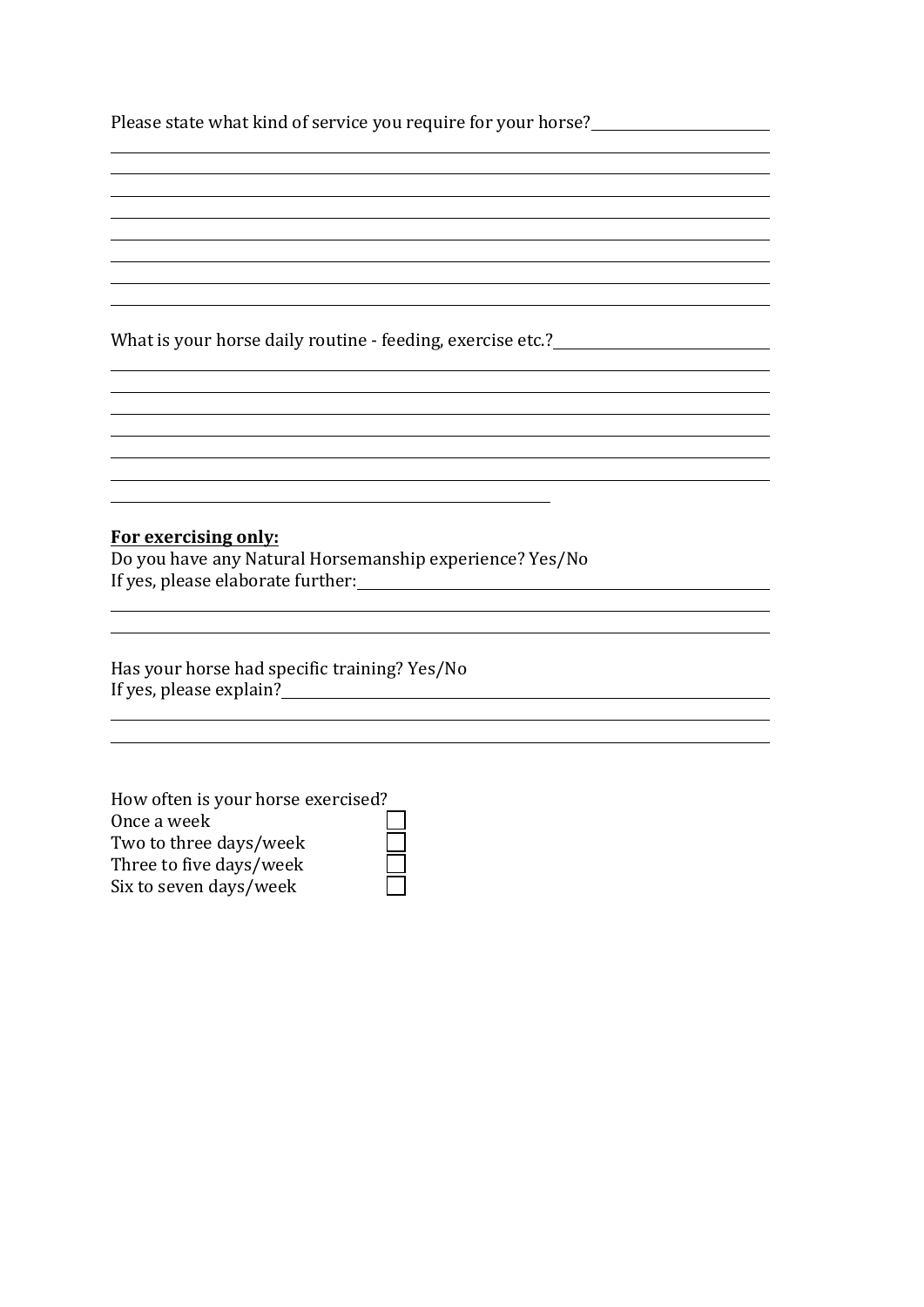## Liability and Agreement

- As a matter of safety Bringing HH Together reserves the right to recommend that you do not handle/ride your horse.
- Bringing HH Together recommends the use of a natural halter, stick and string and a 12ft rope. If this is not available please let Bringing HH Together know.
- BS standard approved helmet is to be worn at all times when mounted and recommended to be worn at anytime when handling a horse.
- Helmets must comply with British Dressage rules and must meet the following standard which should be no older than 5 years or damaged:
	- PAS 015, EN1384, BSEN1384 (BD strongly recommends that hats are BSI Kitemarked)
	- ASTM F1163 (2004) with SEI mark
	- § SNELL E2001
	- Australian & New Zealand All AS/NZS 3838 1998 or any new standard that meets or exceeds those stated.
- Helmets should be properly fitted

## **Terms and Conditions:**

- The APPLICANT agrees to release and discharge BRINGING HH TOGETHER in respect of all liability to the APPLICANT for loss or damage of anykind (personal injury, death or property damage) which the APPLICANT may suffer from attending lessons or training.
- The APPLICANT herby indemnifies the BRINGING HH TOGETHER from any loss, damage and cost and liability that may be incurred by BRINGING HH TOGETHER as a result of any act, caused by neglect of the APPLICANT or otherwise in respect of any injury, loss or damage of any person who may accompany the APPLICANT.
- The APPLICANT is responsible for the hiring of any other facility, other than the facility that belongs or is rented by the APPLICANT.
- The relationship is strictly with the APPLICANT and BRINGING HH TOGETHER and not with any other BUSINESS (facility hire). BRINGING HH TOGETHER is not responsible for any other relationship of the APPLICANT
- The session/service has to be paid in fully if cancelled within 24 hours of time and date of booked session, or when not attended without informing BRINGING HH TOGETHER.

| Applicant Name: |  |  |  |
|-----------------|--|--|--|
|                 |  |  |  |
|                 |  |  |  |

Signed: Date: